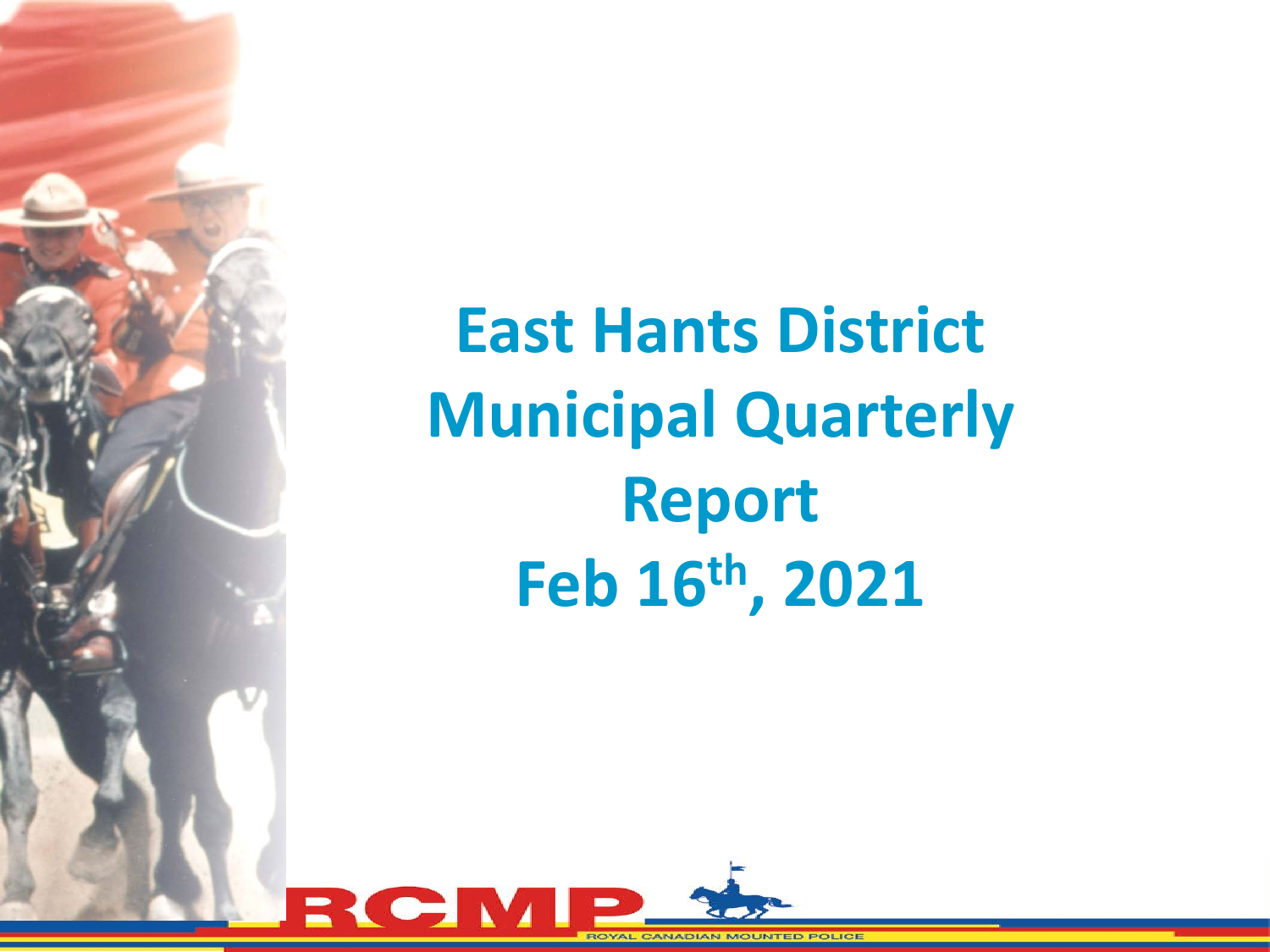

- East Hants HR Update
- East Hants Operations Update
- Calls for Service Since Last Meeting
- Annual Performance Plan Review
- Expectations Review
- Thoughts / Questions?

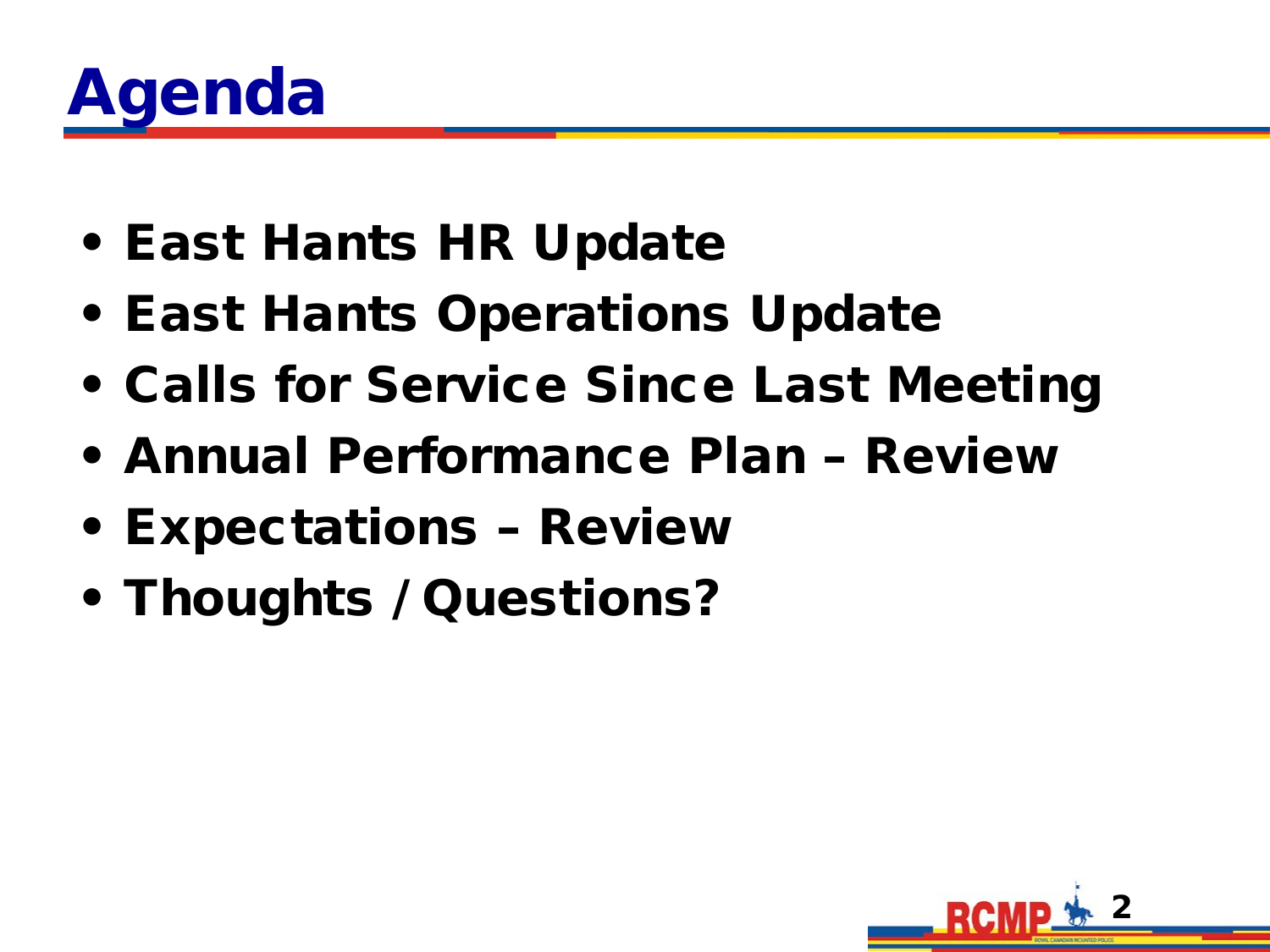# East Hants HR Update

- East Hants District total of 29 employees (25 Police officers, 4 Detachment Assistants)
- Current staff shortage of 8 due to Illness, Administrative Leave or Duty Restricted
- Shortage being offset by interim full time deployment of 2 RCMP Provincial Highway members (Overtime to fill remaining gaps) This deployment will end as of Feb 28<sup>th</sup>
- One member has returned from Maternity leave
- One member of 8 has submitted retirement papers and a backfill is being sought
- New PSE for Rawdon has been hired and started as of January 18th, Rawdon Office open as of Feb 1st
- Mt. Uniacke now open Thursdays
- 3 • Cpl. BEERS has received a promotion and will be leaving shortly. RCMP HR is seeking his backfill.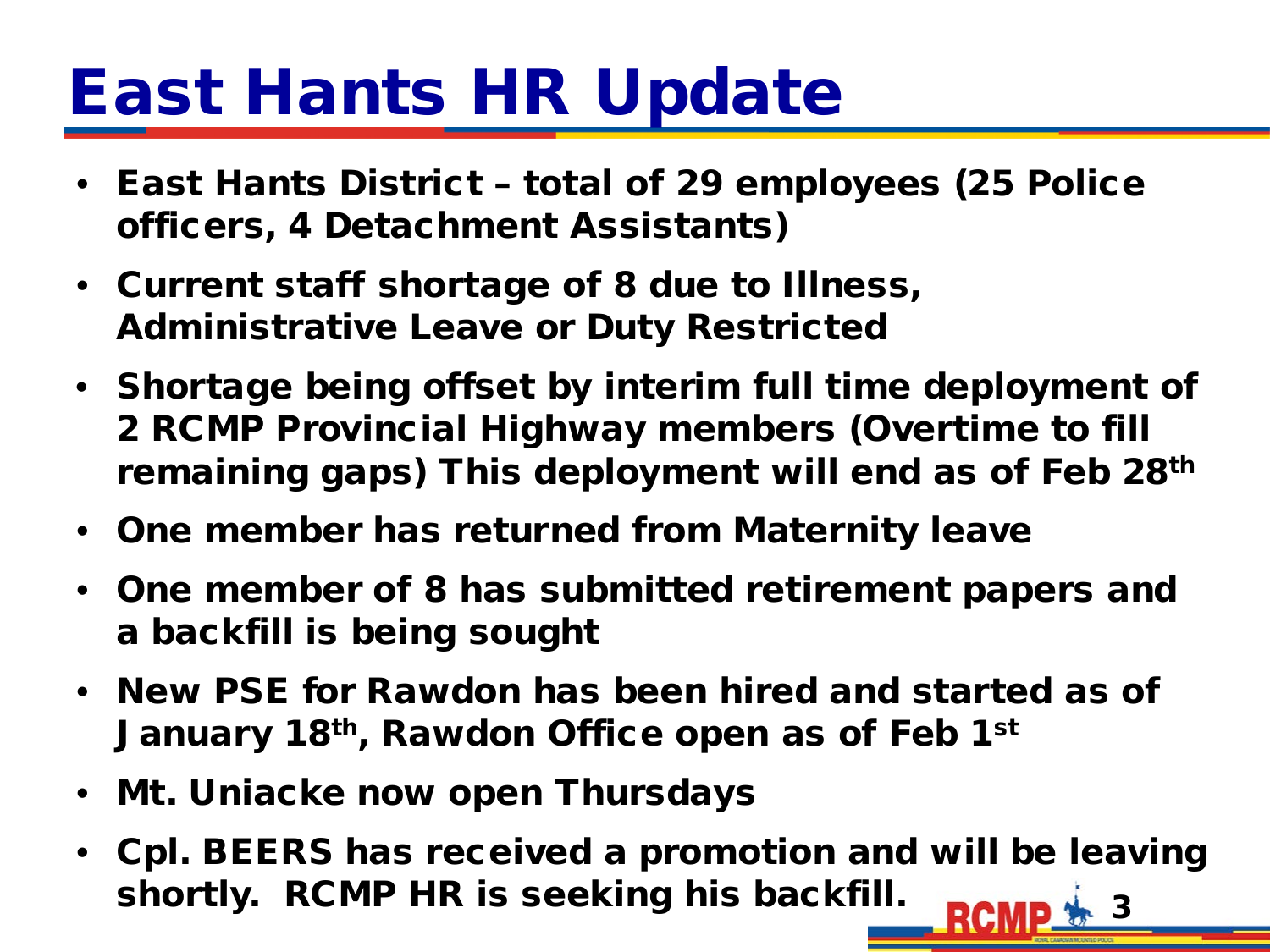# East Hants Operations Update

- Criminal Records Checks remain available in Enfield 5 days a week in Enfield from 0800 – 1200 hrs. Front counter has been closed to public in the afternoon due to Public servant shortage
- Since last meeting, "hotspot" policing model has been implemented.
	- Hotspot policing focuses our officer's attention to specific areas of our jurisdiction in order to overcome a trending public safety issue.
	- Recent success has been achieved in the Kennetcook-Noel-Walton area
	- Member response to this initiative is good. Public response has been excellent.

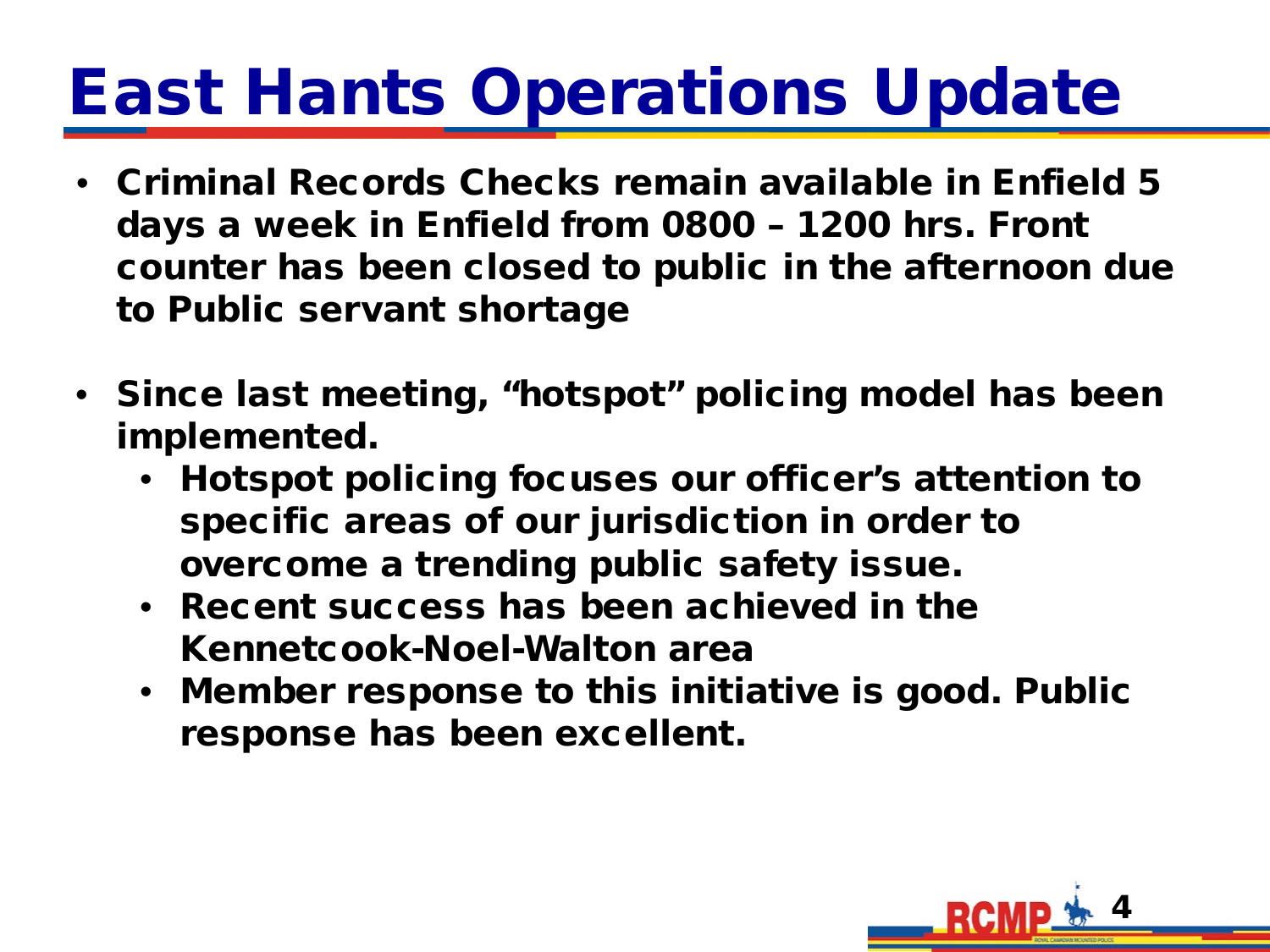## East Hants Operations Update

- Our local street crime unit has been revitalized and refocussed. Two members restricted from front line duties have been re-aligned under the street crime mandate to boost results. New targets have been identified and we are on track for positive outcomes
- Community policing initiatives are in the planning stages (East Hants Business Watch, Earthkeepers) in anticipation of the return of our Community Policing **Officer**

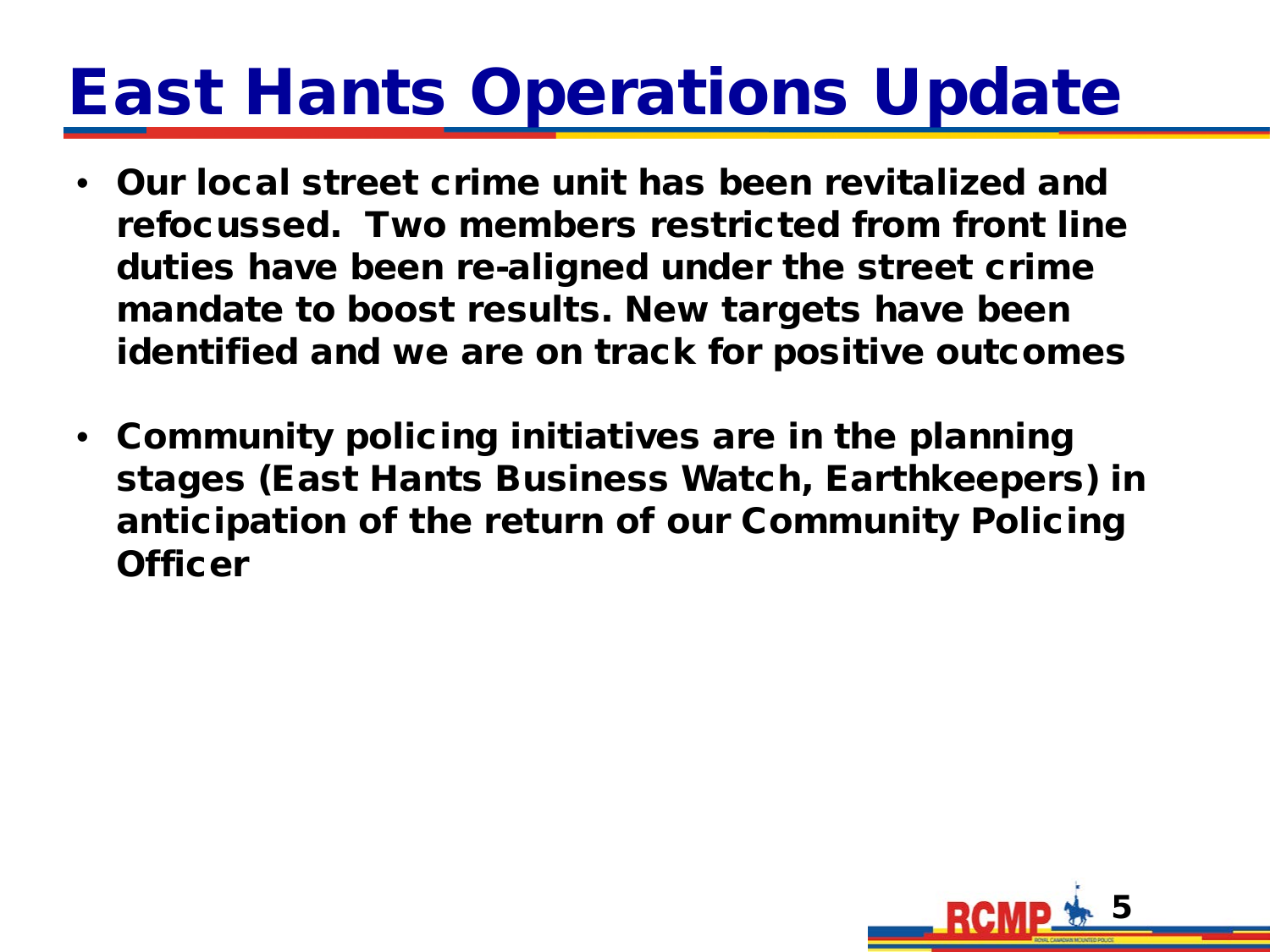### Calls for Service (Type) Since Last Meeting

|           | <b>This Quarter</b>           |      |
|-----------|-------------------------------|------|
|           | <b>Accidents</b>              | 91   |
|           | <b>Traffic Offenses</b>       | 339  |
|           | <b>Impaired Drivers</b>       | 29   |
|           | <b>SOTs</b>                   | 135  |
|           | Warnings                      | 126  |
|           | <b>Other Criminal Code 20</b> |      |
|           | <b>Harassment /Threats 47</b> |      |
|           | <b>Assaults</b>               | 30   |
|           | <b>Sexual Offenses</b>        | 7    |
|           | <b>Theft Under/Over</b>       | 14/2 |
| $\bullet$ | <b>Theft Motor Vehicle 7</b>  |      |
|           | <b>Mischief</b>               | 42   |
|           | <b>Fraud</b>                  | 12   |
|           | <b>Break and Enter</b>        | 14   |

| 3 Year Average / Quarter      |      |  |
|-------------------------------|------|--|
| <b>Accidents</b>              | 89   |  |
| <b>Traffic Offenses</b>       | 310  |  |
| <b>Impaired Drivers</b>       | 30   |  |
| <b>SOTs</b>                   | 131  |  |
| Warnings                      | 153  |  |
| <b>Other Criminal Code 32</b> |      |  |
| <b>Harassment /Threats 47</b> |      |  |
| <b>Assaults</b>               | 40   |  |
| <b>Sexual Offenses</b>        | 7    |  |
| <b>Theft Under/Over</b>       | 32/2 |  |
| <b>Theft Motor Vehicle</b>    | 9    |  |
| <b>Mischief</b>               | 25   |  |
| <b>Fraud</b>                  | 12   |  |
| <b>Break and Enter</b>        | 17   |  |

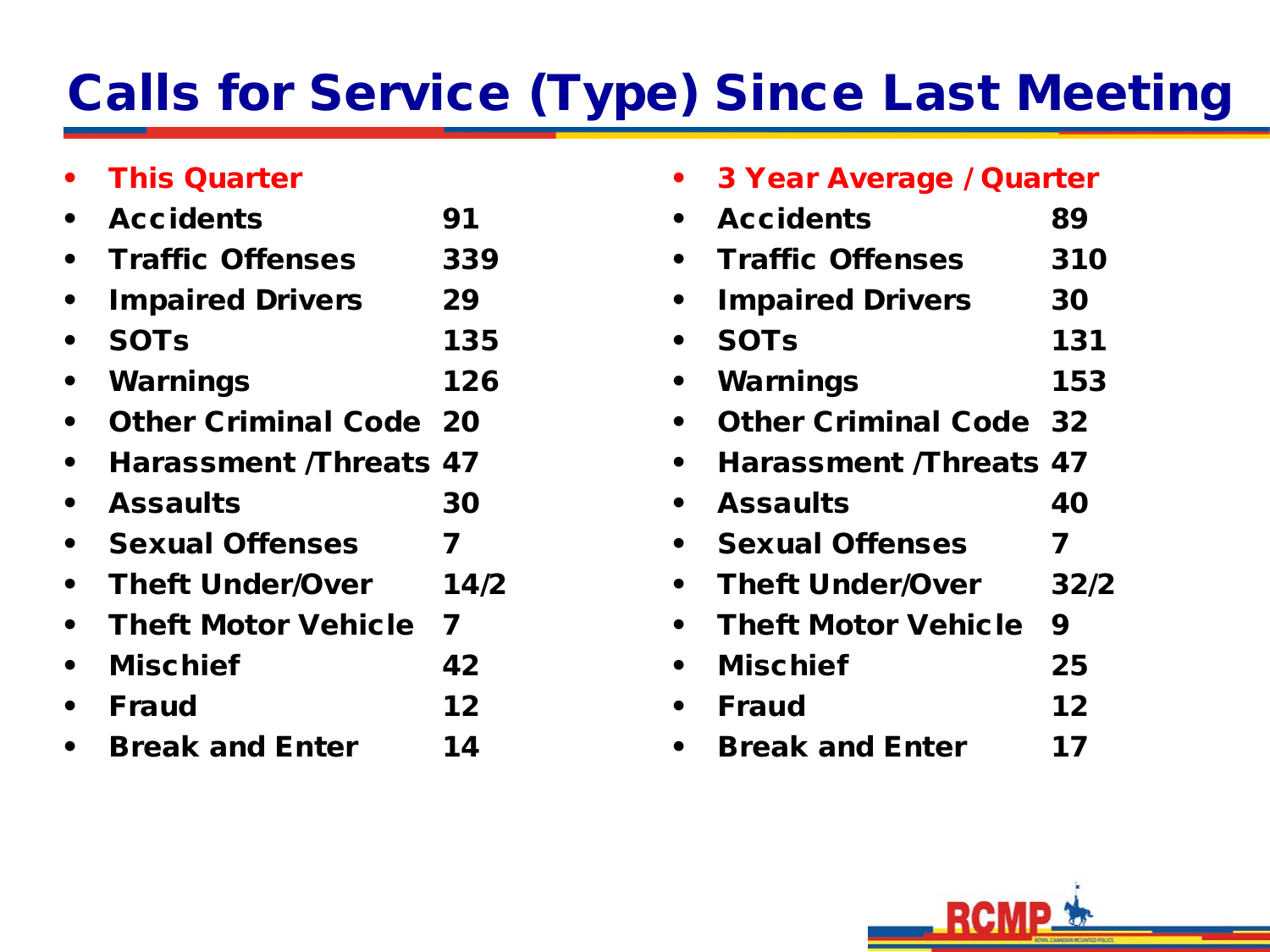### Annual Performance Plan - Review

#### • Our Provincial Priorities

- **1. Crime Prevention and Reduction**
- **2. Road Safety**
- **3. Reducing Cybercrime**

### • Typical Initiatives to Support These Priorities

- **CSO Checks (1)**
- **Check Points (1,2)**
- **Random Alcohol Screening (1,2)**
- **Presentations / Education (1,2,3)**
- **Proactive Patrols (1,2)**
- Advancing Very Well
- **Seeking Your Input For Initiatives**

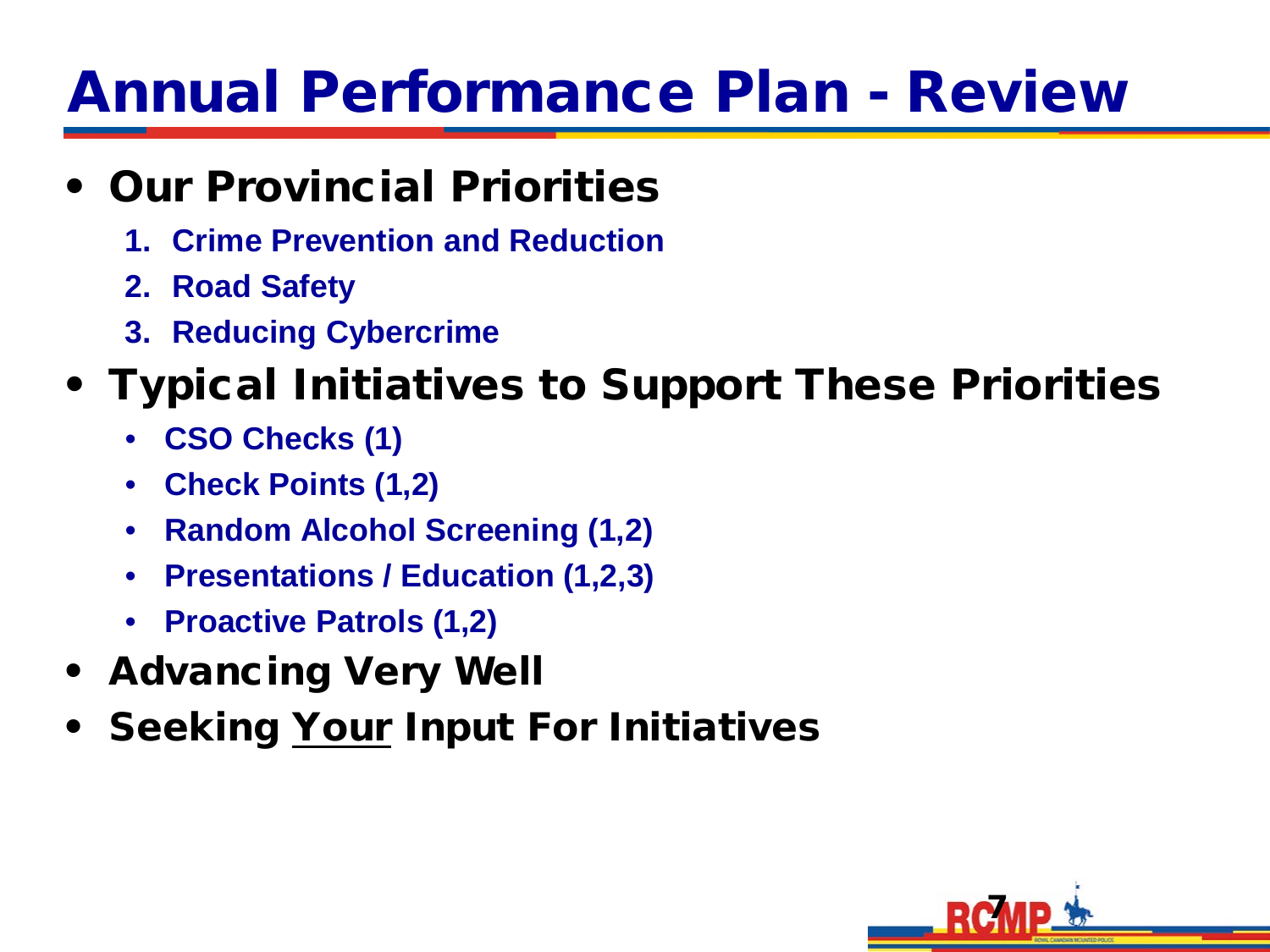### Expectations - Review

- Our goal is to provide world-class policing to the residents of East Hants
- Key Pillars and Decision Making Drivers:
	- **Public Safety**
	- **High Degree of Professionalism and Deportment**
	- **Bilateral Communication with** 
		- **Municipal Government Partners (Through P.A.B.)**
		- **Partner Agencies**
		- **Business Community**
		- **Public through consultative processes and elected officials**